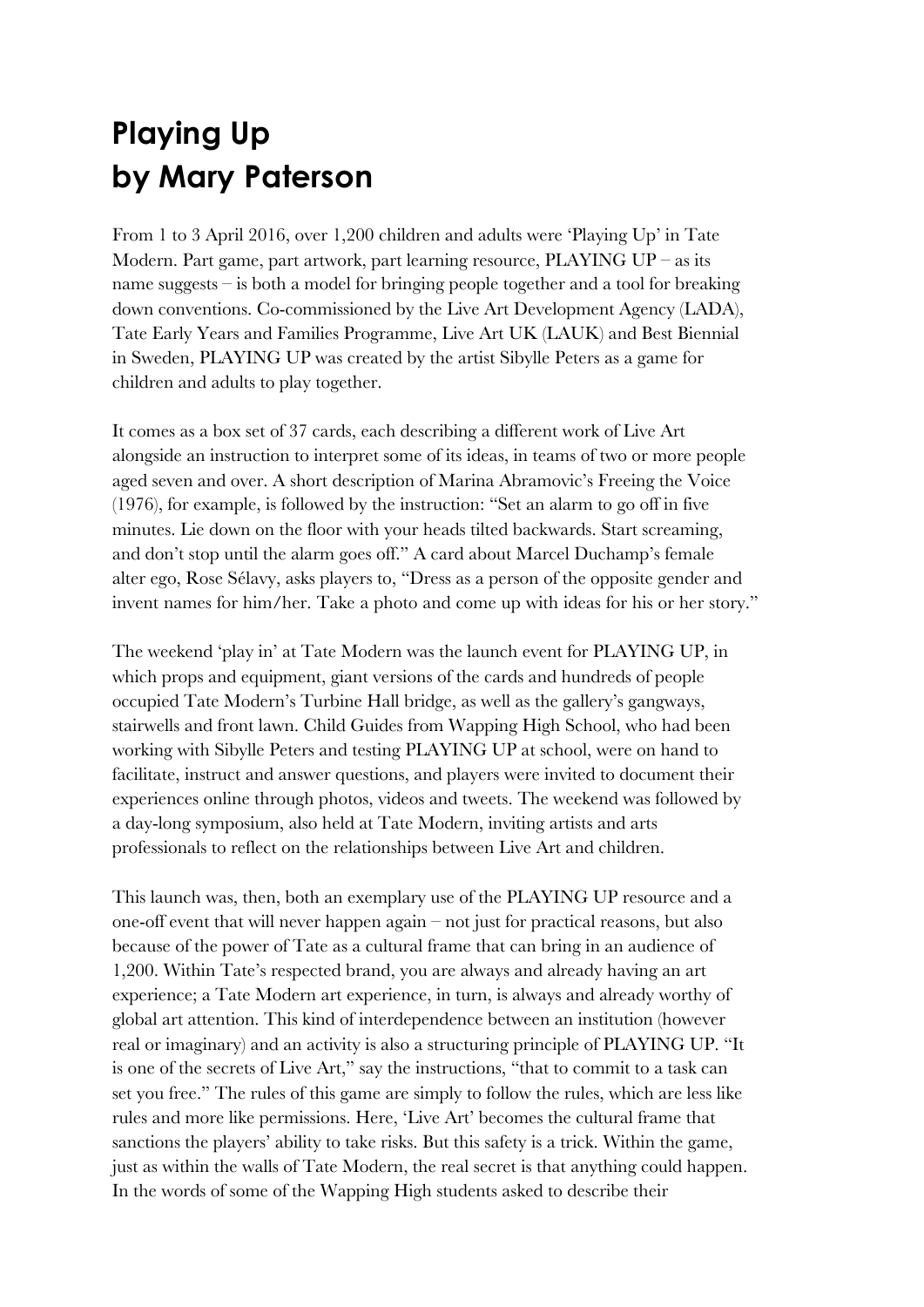experiences: "it's a chance for the children to take control, instead of the adults." "Anyone can make it." And, "Isn't Live Art just anything that comes up?"1

The real secret, in other words, is that the freedoms and responsibilities of art are never just the preserve of the people or places that look like they're in charge. In fact, in the relationships between the activities of the institution and the activities of art, these freedoms and responsibilities travel both ways.

The artist duo known as Mad for Real have been escorted off the premises of both Tate Britain and Tate Modern for attempting to interact with exhibits: in 1999 they jumped on Tracey Emin's My Bed (which is an installation of an unmade bed), and in 2000 they tried to urinate in Duchamp's Fountain (a urinal). In 2016, however, their work Soya Sauce and Ketchup Fight (1999) was referenced in PLAYING UP, and dozens of people were invited to emulate them in condiment fights on Tate Modern's lawn. This change in the relationship between the artists and the institution is partly due to the fact that the condiment fights were orchestrated by Tate itself and did not involve any damage to property. But it is also because PLAYING UP is explicitly, strategically, about breaking the rules. This much is clear to its players right from the start: the name, "sounds like a naughty thing," says a Wapping High student, "and at times, naughty is good."

Sibylle Peters has been working with children and Live Art for years, through Theatre of Research (Forschungstheater) in Hamburg. What started as an ethnographic study of children and art, connected to a university, quickly became an ongoing form of action research in which, she says, "we discovered that kids are the experts." In this discovery, Sibylle's work draws on two parallel histories at once: Live Art as a form of creative practice, and pedagogy – the theory of teaching.

Live Art, according to the art historian RoseLee Goldberg, has its routes in avantgarde art practices that try to shock people out of the compliance of everyday life; at the same time, it draws on long-felt traditions of the carnival and the grotesque, which imagine alternate worlds as a way of understanding this one.2 LADA, meanwhile, has a more succinct working definition – Live Art is a cultural strategy that questions everything.3 Since the 1960s (in the same period as Live Art has been gaining visibility as an art form) radical pedagogical theories have challenged the traditional, hierarchical relationships between a teacher and her students, along with the presumptions of knowledge and non-knowledge they imply. Understanding education to have a social rather than an individual function, the French philosopher Jacques Ranciére says, "[A]n emancipated community is made up of narrators and translators."4 What both these histories have in common, then, is a desire to think in

<sup>1</sup> All comments taken from interviews with Wapping High Students on the *PLAYING UP* website http://playingup.thisisliveart.co.uk/wapping-high-school-students/ (accessed 12 May 2016).

<sup>2</sup> RoseLee Goldberg *Performance Art* (London: Thames & Hudson, 2011), *passim*

<sup>3</sup> http://www.thisisliveart.co.uk/about/what-is-live-art/ (accessed 12 May 2016)

<sup>4</sup> Jacques Ranciére *The Emancipated Spectator* (London: Verso, 2009), p. 22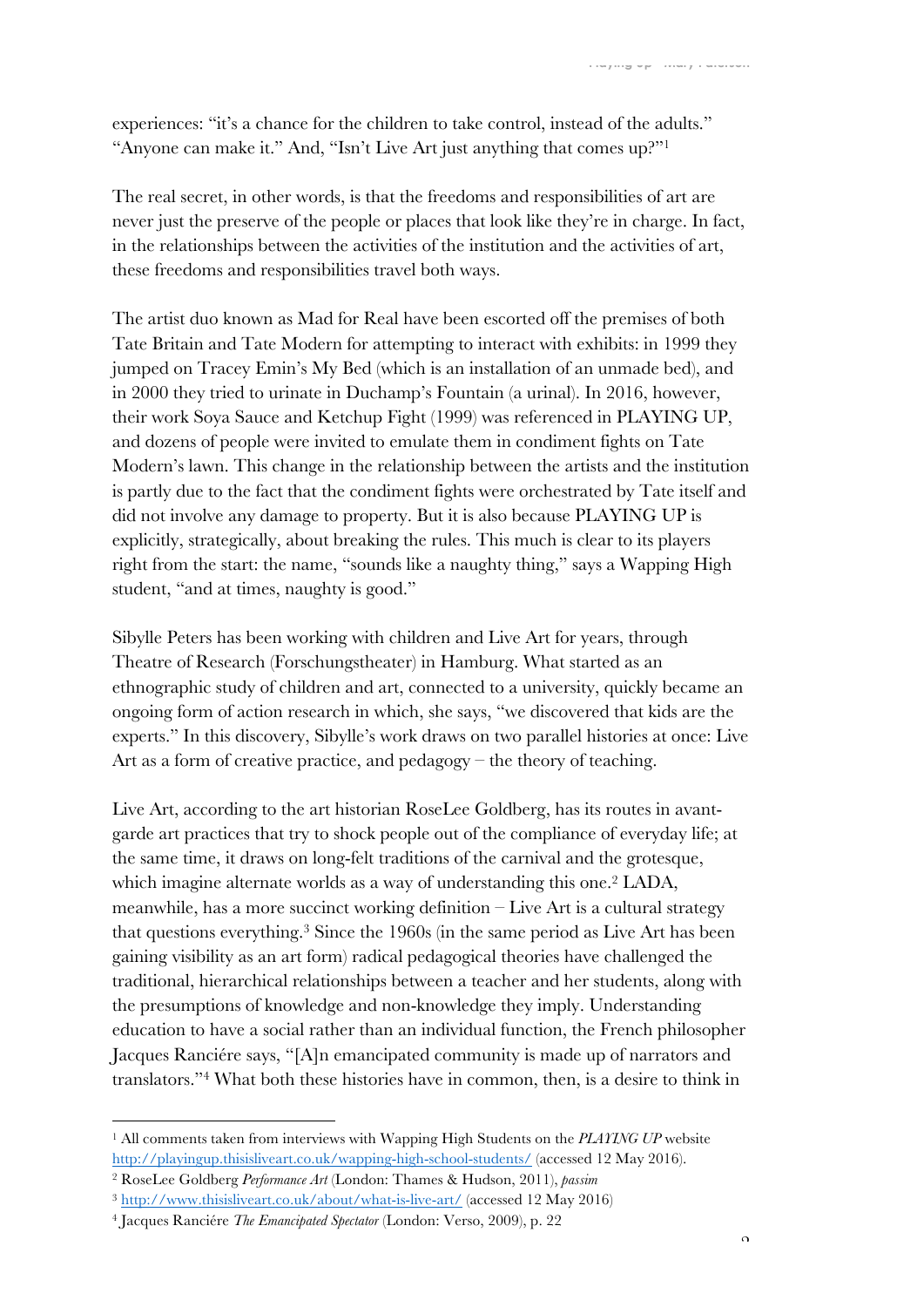new ways. They search for ideas that must defy, as a matter of definition, formal conventions – of what constitutes the real world, of what constitutes knowledge, and of who has the power to decide either way.

If the Mad for Real artists were a public nuisance in 1999, in the context of PLAYING UP they become sparks of creative inspiration. And if Tate was the guardian of cultural meaning 17 years ago, in the context of PLAYING UP it becomes the fertile soil for multiple and co-existing systems of value. Whilst benefiting from Tate's cultural capital, PLAYING UP also bestows the cultural licence of Live Art onto Tate as an experimental strategy. Whether you think this kind of artistic intervention is more powerful in or outside the real or symbolic walls of an art gallery is one of the questions their collaboration poses: like the artistic and pedagogical histories it draws on, PLAYING UP picks a delicate path between changing the world and finding a better way to live in it.

Susan Sheddan, Convener of the Early Years and Families Programme at Tate, opened the symposium on PLAYING UP with a quote from Dame Judith Hackitt, Chairwoman of the Health and Safety Executive of the UK, who had recently said that British children were suffering under an "excessively risk-averse culture."5 And Sibylle Peters noted how, all the way through the research and development of the PLAYING UP resource, as well as at its launch weekend, children were drawn to the cards categorised 'Dare and Danger.' "There is a real longing for that," she said. "And it's very important for our society and our democracy for kids to have it." As a member of the audience pointed out at the symposium, concerns about health and safety can morph into a form of censorship, which addresses childhood as a space that must be fiercely protected, and, by implication, that is always under threat. But this version of childhood is a shadow, constructed entirely through conversations between adults, and based on a mutual fear of litigation. As Dame Hackitt suggests, being risk averse is in fact a risky strategy that does not acknowledge the breadth of children's experience, or the real responsibilities we all have to care for each other.

Indeed, the gatekeepers of formal conventions are not always the people you might expect. Tate's Susan Sheddan works on a programme led by professional artists (as opposed to professional educators). But, she says, many artists "don't realise their own unchallenged assumptions about children."6 Part of her job, then, is to facilitate a space for artists as well as for young people to engage with art as a collective process rather than a system of knowledge transfer. In particular, she draws on the theories of the Reggio Emilia school, which values uncertainty at its core. For Reggio Emilia, an educational philosophy arising in Italy after the second world war, significance is not found but 'actualised' through relationships. Meaning comes to life through experiences that are at once highly personal, and always social.

<sup>5</sup> Dame Judith Hackitt, speech at the Royal Society of Engineering, quoted in The Guardian 27 March 2016: http://www.theguardian.com/society/2016/mar/27/coping-with-risk-and-dangershould-be-part-of-curriculum-hse-chair (accessed 12 May 2016)

<sup>6</sup> Interview with Susan Sheddan, 9 May 2016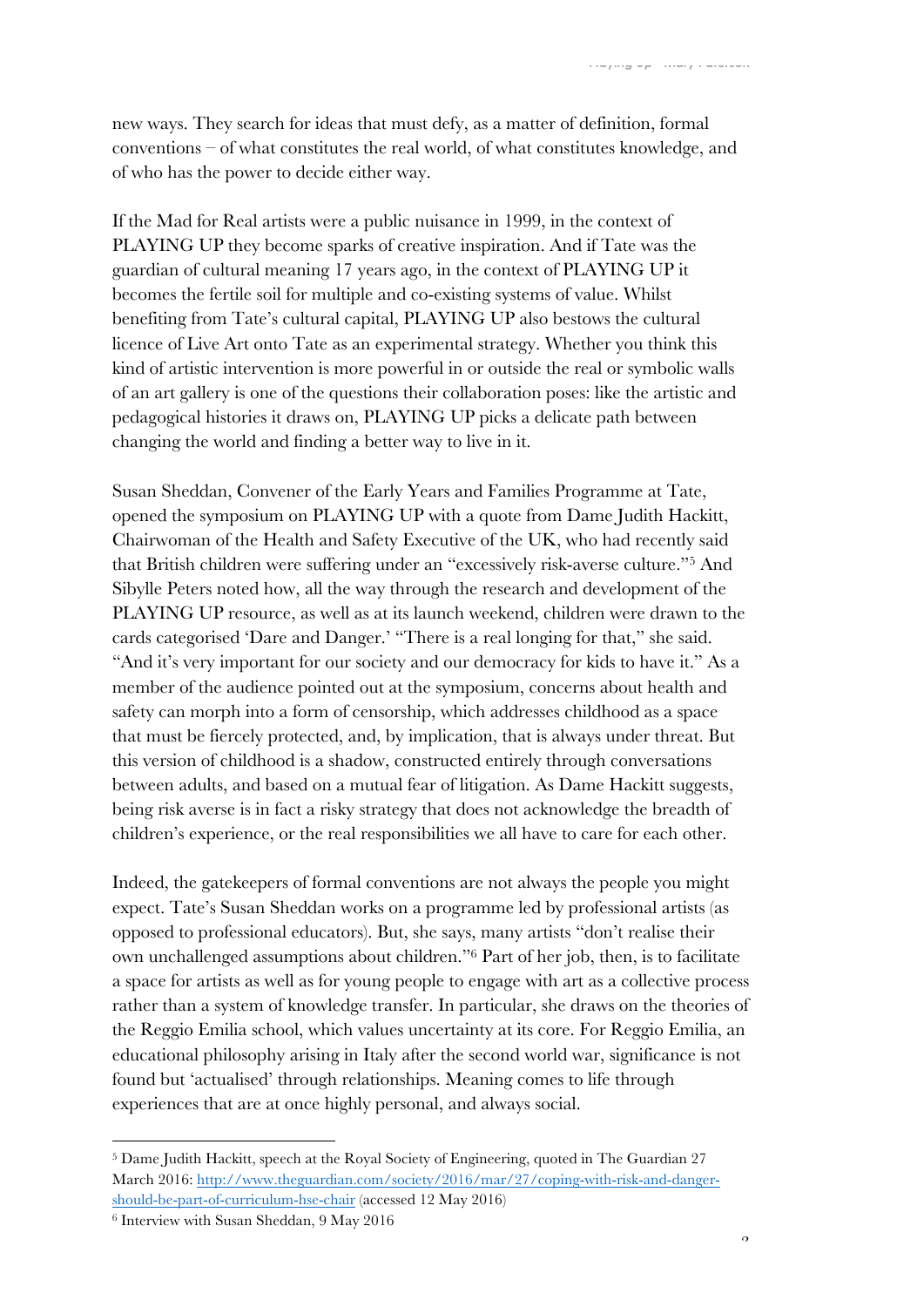As powerful as it is to play with the meanings of art, education and knowledge, therefore, there is a far more fundamental institution at stake in each shuffle of the PLAYING UP pack. "We lose something in our relationship to the public," said Sibylle Peters in an interview two weeks after the PLAYING UP launch, "because we never experience the public as a caring space."7 She is talking about the dearth of opportunities for children and adults to be together, unless they are related to each other. In the UK in particular, as the artist Matilda Leyser has pointed out, public space comes in two forms: exclusively aimed at children (and their long-suffering adults), or exclusive of them.8 The most radical act of the PLAYING UP weekend was not ketchup being squirted on Tate Modern's lawn, but children talking to adults who had not been DRB checked. Playing with the institution of childhood, then, PLAYING UP explores the extent to which 'childhood' is not, in fact, an experience of children at all, but the collective project of adults imagining what childhood should (not) be.

Lena Simic and her son Sid Andersen, who is 10 years old, spoke together at the symposium on the subject of 'Beings and Things'. Sid read out an essay he had written about the cyclical relationships between objects and ideas, prompted and assisted by his mother, who was sitting beside him. As well as addressing one of the artistic themes of PLAYING UP, Lena and Sid's contribution had a symbolic significance. In the plush and professional surroundings of Tate's newly refurbished Starr Auditorium, their presence on stage was a moving display of a private relationship. Their intimacy struck a different tone to the rest of the day, and highlighted how rare it is to see familial love in public: faltering, careful, respectful, uneven.

Lena and Sid, along with Lena's husband and their three other children, are part of 'The Institute For the Art and Practice of Dissent at Home' – an arts collective they run together, from their home in Liverpool. The Institute is collaborative, says Lena, but structured through "asymmetrical relationships of power"; as an art lecturer, for example, Lena gains more professionally from speaking at this Tate event than her son. This honesty is what Sibylle describes as children and adults working together "on eye-level" – not as equals, but as people whose contribution is equally valued. Like Susan's work with artists as well as young people, then, she approaches adults and children at the same time, to the same ends, but not in the same ways. This is the reason why PLAYING UP is designed to be played across the generations, and also why it includes separate instructions for adults and children (although it assumes, knowingly, that everyone will read both: our differences are not a secret). As Lois Keidan, Director of LADA says, PLAYING UP "is as much about what Live Art can learn from kids, as what kids will get from Live Art."

<sup>7</sup> Interview with Sibylle Peters, 18 April 2016

<sup>8</sup> Matilda Leyser quoted in Sally Peck, 'Motherhood didn't Kill my Creativity', *The Daily Telegraph* 7 April 2016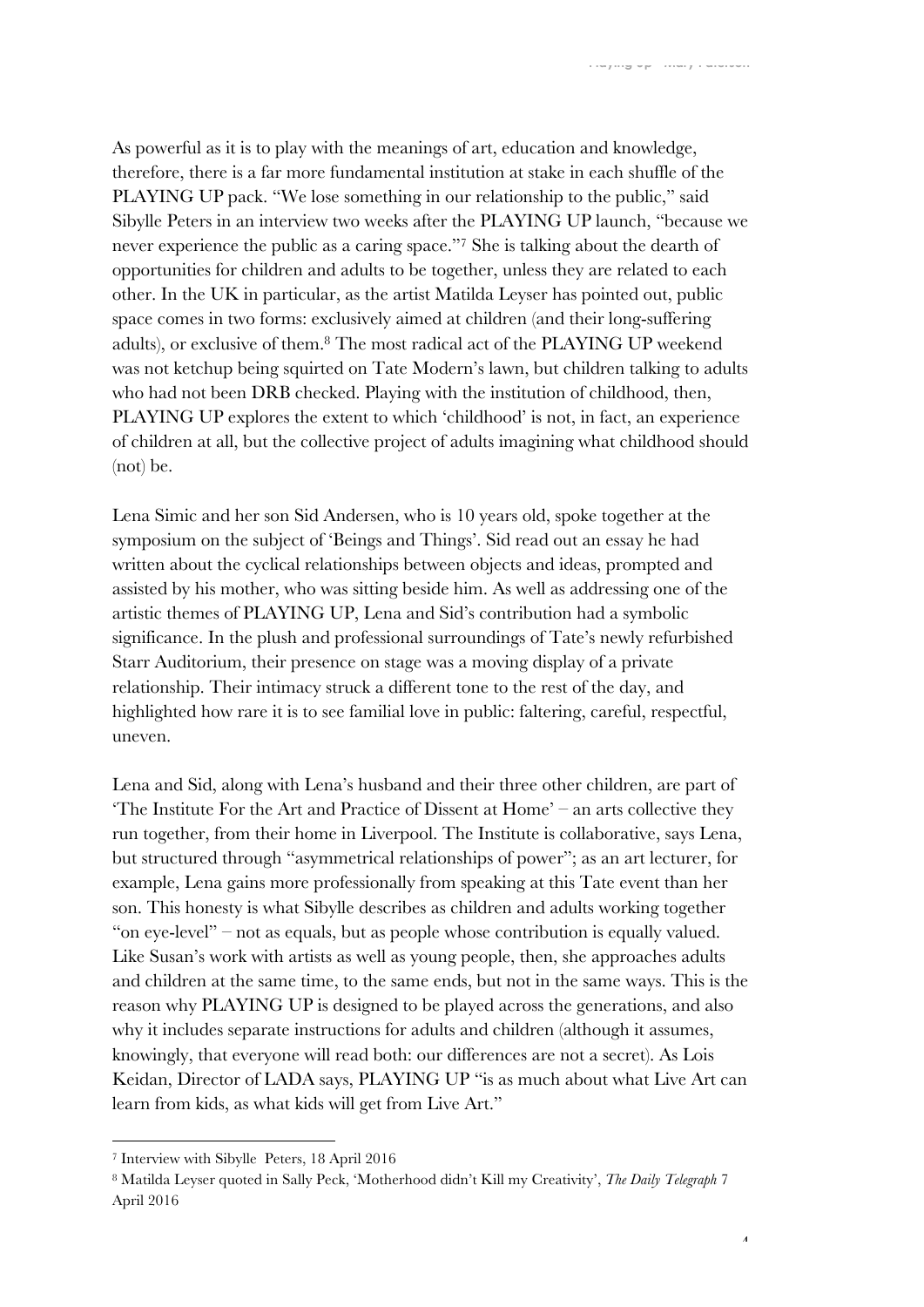If viewing childhood as a protected space amounts to a form of censorship, however, it is also dangerous to assume the opposite – that children and adults given the licence to 'play up' together will find a particular type of experience inside its permissions. Some people who came to Tate Modern's play-in were put off by the amount of instructions, they said; others found the cultural assumptions behind the cards limiting – Duchamp's cross-dressing may have challenged the patriarchal artworld a century ago, but what does it mean in 2016 to tell a girl to 'dress up' as a boy? The process of PLAYING UP invites these questions. The curator Patrick Fox describes how any work of public art that is aimed at large groups of people runs the risk of succumbing to a 'narrative of fun' – the assumption that art should ameliorate an amorphous public, rather than engage individuals. This is particularly true of arts outreach or educational activities programmed for children, which are often billed as entertaining rather than engaging. The implication is that children who are not being kept happy are not having an experience of value at all.

In contrast, PLAYING UP plays with different kinds of value, and with the value of difference. The art historian Grant H Kester points out how difficult it is to describe art that resides in temporary relationships rather than permanent objects: "When contemporary critics confront dialogical projects, they often apply a formal-pleasure based methodology that cannot value, or even recognize, the communicative interactions that these artists find so important."9 This, Kester says, is a result of the history of art criticism, which assumes art has a physical appearance imbued with an immanent and authored value. But neither the PLAYING UP resource nor any of the artworks it references can be understood in this way. Even the concept of the artist's authority is questioned by its form. Designed as a card game, so that it would be easy to play, PLAYING UP has to include artworks that can be described on the space of a card, and whose idea(s) have the potential to be activated through a brief instruction. In other words, the pack is not a history of (Live) Art's greatest hits, but a partial archive chosen for pragmatic reasons. Rather than photographs, each artwork is illustrated with a sketch by PLAYING UP's designer David Caines. Alongside the direct and informal prose, this makes it clear that every aspect of PLAYING UP is mediated. The question that PLAYING UP asks, then, is not: will you submit to this version of events ('a narrative of fun')? But: who is mediating your experience, and what are you going to do about it?

PLAYING UP is a framing device, which also illuminates the territory beyond its own limits. In Ranciére's terms, it allows for dissensus – for people to disagree, without either side of the argument having to disappear. Here, in dissensus, says Ranciére, is where the real politics happens (as opposed to the performance of politics undertaken, for example, by the police – their uniforms and rule books designed to control behaviour rather than respond to it). <sup>10</sup> And here, if you try to predict,

<sup>9</sup> Grant H Kester *Conversation Pieces*, 2nd edition (London: University of California Press, 2013) p. 10 <sup>10</sup> see, for example, Jacques Ranciére *Dissensus: On Politics and Aesthetics* (London: Bloomsbury, 2010), *passim*